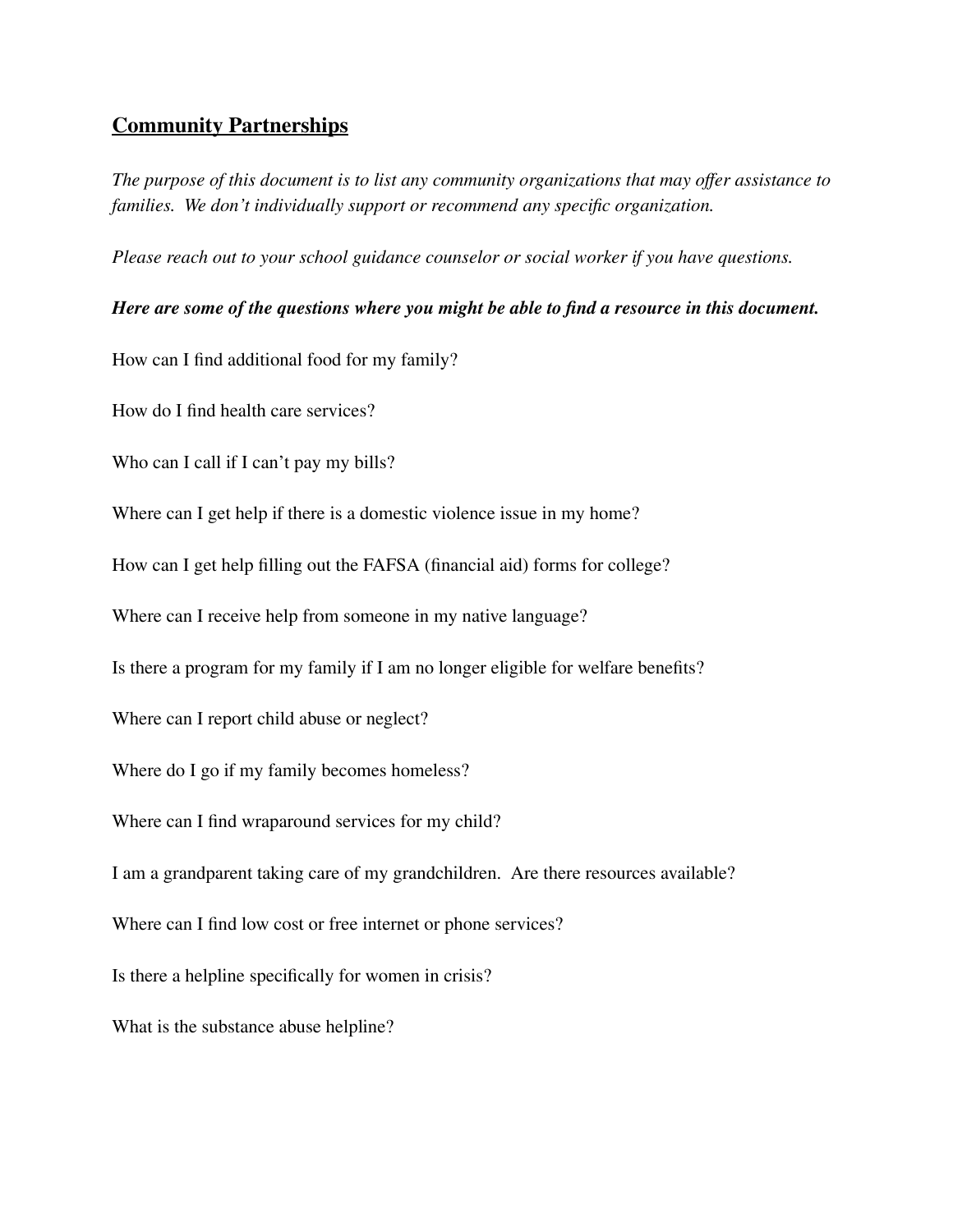# **Financial Assistance** Financial Assistance **Key Agencies and Support Organizations** Key Agencies and Support Organizations

Mercer County Board of Social Services is the agency to go to for cash assistance and other social supports. Here is the **[LINK](https://www.mcboss.org/)** or call 609-989-4320.

\_\_\_\_\_\_\_\_\_\_\_\_\_\_\_\_\_\_\_\_\_\_\_\_\_\_\_\_\_\_\_\_\_\_\_\_\_\_\_\_\_\_\_\_\_\_\_\_\_\_\_\_\_\_\_\_\_\_\_\_\_\_\_\_\_\_\_\_\_\_\_\_\_\_ **The United Way of Mercer County** has a single point of contact to help with the following: The United Way of Mercer County has a single point of contact to help with the following:

- Health Insurance Health Insurance
- SNAP (food assistance) SNAP (food assistance)
- Tax preparation Tax preparation
- College Financial Aid Forms College Financial Aid Forms
- Referrals for Community Resources Referrals for Community Resources

Call 609-637-4917 or dial 211 or use this **[LINK](https://www.uwgmc.org/benefits)** 

For someone to help offer resources in your **native language** connect to **[www.nj211.org](http://www.nj211.org/)** or dial For someone to help offer resources in your native language connect to www.nj211.org or dial 2-1-1 2-1-1

**NJ SAVE** helps low income families and seniors with financial assistance in many areas. Here is NJ SAVE helps low income families and seniors with financial assistance in many areas. Here is the **[LINK](https://www.state.nj.us/humanservices/doas/paad/)** to apply for assistance.

\_\_\_\_\_\_\_\_\_\_\_\_\_\_\_\_\_\_\_\_\_\_\_\_\_\_\_\_\_\_\_\_\_\_\_\_\_\_\_\_\_\_\_\_\_\_\_\_\_\_\_\_\_\_\_\_\_\_\_\_\_\_\_\_\_\_\_\_\_\_\_\_\_\_\_\_\_

# **Computers/Internet** Computers/lnternet

TDI Connect provides refurbished computers to families in need. Click this LINK to fill out a TDI Connect provides refurbished computers to families in need. Click this [LINK](http://tdiconnect.org/TDIConnect_PCRequest.php) to fill out <sup>a</sup> form. form.

Internet Essentials from Comcast provides low cost internet access. Click this [LINK](https://www.internetessentials.com/) to fill out an application. They also offer low cost computers. an application. They also offer low cost computers.

\_\_\_\_\_\_\_\_\_\_\_\_\_\_\_\_\_\_\_\_\_\_\_\_\_\_\_\_\_\_\_\_\_\_\_\_\_\_\_\_\_\_\_\_\_\_\_\_\_\_\_\_\_\_\_\_\_\_\_\_\_\_\_\_\_\_\_\_\_\_\_\_\_\_\_\_\_

\_\_\_\_\_\_\_\_\_\_\_\_\_\_\_\_\_\_\_\_\_\_\_\_\_\_\_\_\_\_\_\_\_\_\_\_\_\_\_\_\_\_\_\_\_\_\_\_\_\_\_\_\_\_\_\_\_\_\_\_\_\_\_\_\_\_\_\_\_\_\_\_\_\_\_\_\_

\_\_\_\_\_\_\_\_\_\_\_\_\_\_\_\_\_\_\_\_\_\_\_\_\_\_\_\_\_\_\_\_\_\_\_\_\_\_\_\_\_\_\_\_\_\_\_\_\_\_\_\_\_\_\_\_\_\_\_\_\_\_\_\_\_\_\_\_\_\_\_\_\_\_\_\_\_

Verizon – Verizon Link Up America & Communications Lifeline – call 888. 337.3339 – Verizon — Verizon Link Up America & Communications Lifeline — call 888. 337.3339 affordable telephone service for low Income; or visit affordable telephone service for low Income; or visit <http://www.njshares.org/otherprograms/communications-lifeline.asp> for more info http://www.njshares.org/otherprograms/communications-lifeline.asp for more info

Assurance Wireless – low income service for cell phone; call 888.898.4888 or Assurance Wireless — low income service for cell phone; call 888.898.4888 or [www.assurancewireless.com](http://www.assurancewireless.com) www.assurancewireless.com

### **Energy Assistance** Energy Assistance

The Low Income Home Energy [Assistance](https://www.nj.gov/dca/divisions/dhcr/offices/hea.html) Program (LIHEAP) helps low-income residential The Low Income Home Energy Assistance Program (LIHEAP) helps low-income residential customers pay for heating and cooling bills, even if heat is included as part of rent payments. customers pay for heating and cooling bills, even if heat is included as part of rent payments. LIHEAP may also provide emergency assistance funds during certain times of the year. LIHEAP may also provide emergency assistance funds during certain times of the year.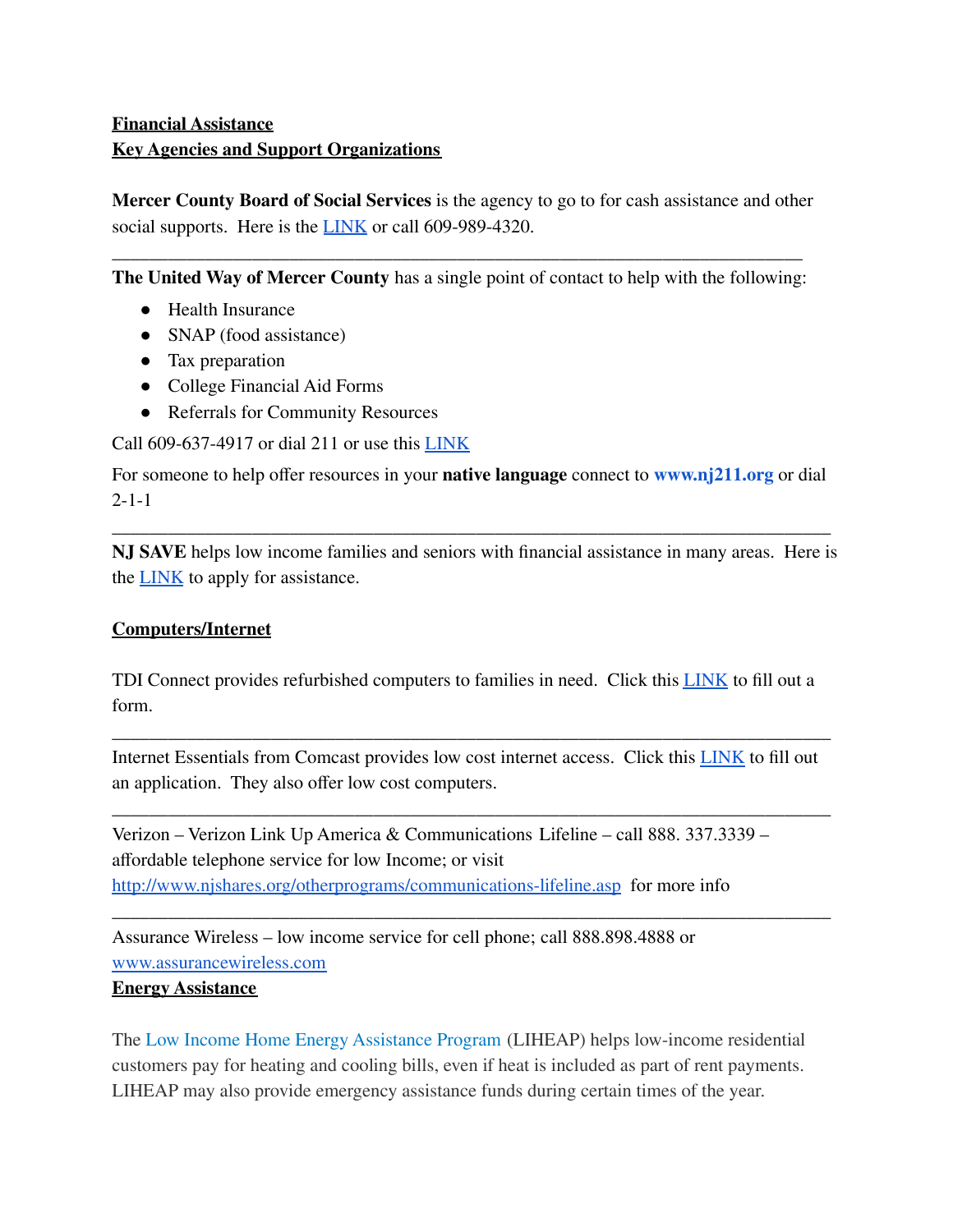The Universal Services Fund **LINK** can lower the amount you have to pay for natural gas and electricity. electricity.

\_\_\_\_\_\_\_\_\_\_\_\_\_\_\_\_\_\_\_\_\_\_\_\_\_\_\_\_\_\_\_\_\_\_\_\_\_\_\_\_\_\_\_\_\_\_\_\_\_\_\_\_\_\_\_\_\_\_\_\_\_\_\_\_\_\_\_\_\_\_\_\_\_\_\_\_\_

# **Housing/Rent** Housing/Rent

**Arm In Arm** helps neighbors in need stabilize their housing through security deposit assistance, Arm In Arm helps neighbors in need stabilize their housing through security deposit assistance, back rent or foreclosure support, and utilities assistance. Households with complex barriers to back rent or foreclosure support, and utilities assistance. Households with complex barriers to stability may be referred to our housing stability case management program for longer term stability may be referred to our housing stability case management program for longer term support. Arm In Arm also offers financial literacy and budgeting sessions to those seeking support. Arm In Arm also offers financial literacy and budgeting sessions to those seeking housing assistance. housing assistance.

\_\_\_\_\_\_\_\_\_\_\_\_\_\_\_\_\_\_\_\_\_\_\_\_\_\_\_\_\_\_\_\_\_\_\_\_\_\_\_\_\_\_\_\_\_\_\_\_\_\_\_\_\_\_\_\_\_\_\_\_\_\_\_\_\_\_\_\_\_\_\_\_\_\_\_\_\_

[Homefront](https://www.homefrontnj.org/home-25th/) has a variety of programs to help avoid homelessness, call 609-989-9417 Homefront has a variety of programs to help avoid homelessness, call 609-989-9417

# **Food Banks** Food Banks

Trenton Area Free Food Resources LINK , This link will take you to a list of all the locations in Trenton Area Free Food Resources [LINK](https://docs.google.com/document/d/1ifcoRiFGVWLtstl4603myQPk6Guv4UO0cEp6Y8rSoZw/edit) , This link will take you to a list of all the locations in our area where you can get food. You may go to any food bank regardless of where you live. our area where you can get food. You may go to any food bank regardless of where you live. You will not be asked for any personal information. You will not be asked for any personal information.

### **Health Care Services** Health Care Services

# **Help Contact Numbers for Emergencies** Help Contact Numbers for Emergencies

For an Immediate Emergency Dial 911 For an Immediate Emergency Dial 911

Mercer County Crisis Center 609-396-4357 Mercer County Crisis Center 609-396-4357

NJ Suicide Helpline 1-855-654-6735 NJ Suicide Helpline 1-855-654-6735

Addiction Hotline 1-800-238-2333 Addiction Hotline 1-800-238-2333

Domestic Violence Hotline 1-800-572-7233 Domestic Violence Hotline 1-800-572-7233

Child Care Help Line 1-800-332-9227 Child Care Help Line 1-800-332-9227

ReachNJ Helpline 1-844-ReachNJ ReachNJ Helpline 1-844-ReachNJ

Veteran's Counseling Hotline 1-866-838-765 Veteran's Counseling Hotline 1-866-838-765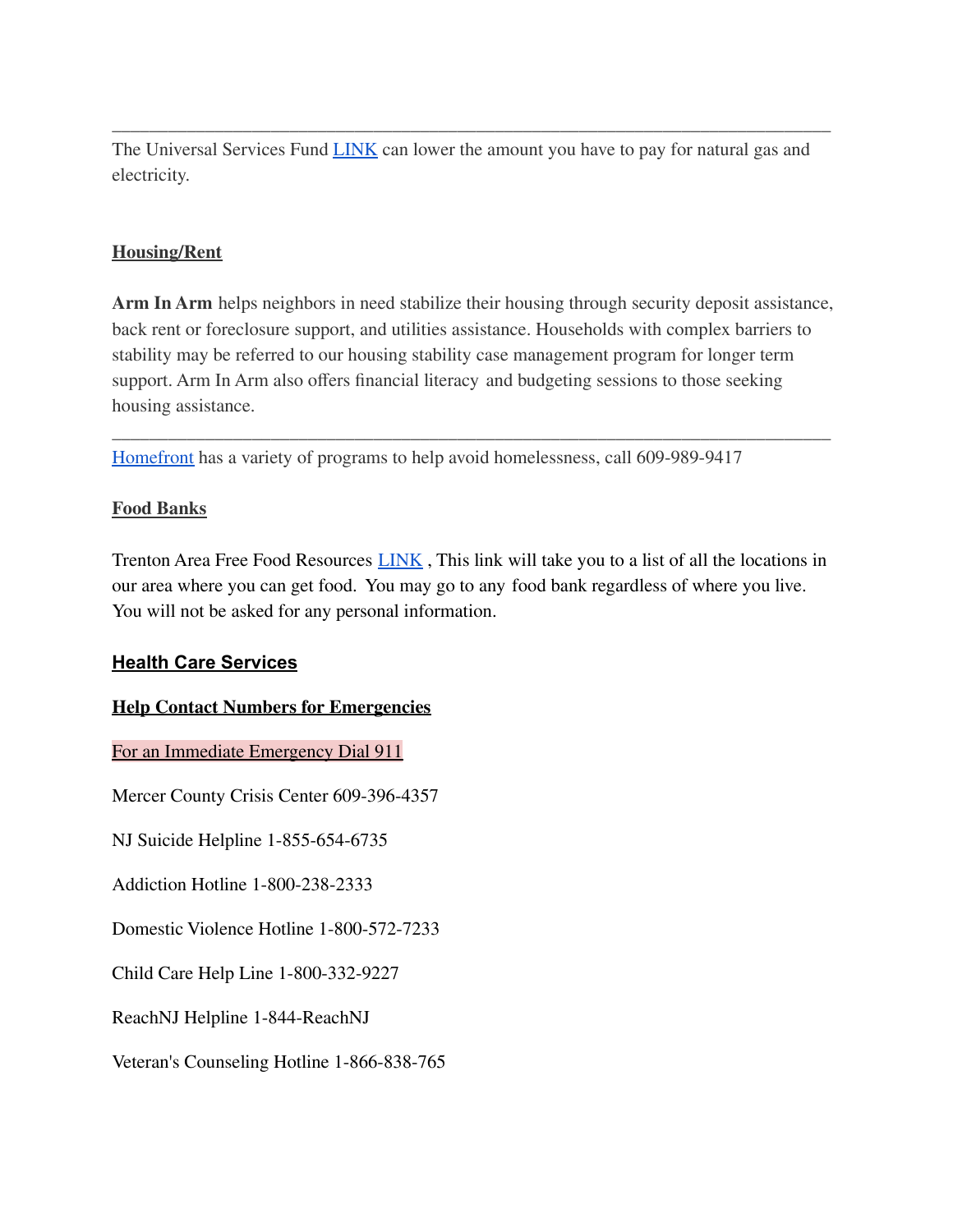# **Key Agencies and Support Organizations** Key Agencies and Support Organizations

The **[NJHelps](https://www.njhelps.org/) Services Home Page** is designed to give consumers a "one-stop" shopping resource for the wide range of programs, information, and services provided by the Department of Human Services and its partners, to assist individuals, families, and communities throughout the State of Services and its partners, to assist individuals, families, and communities throughout the State of New Jersey. New Jersey.

**[PerformCare](http://www.performcarenj.org/index.aspx)** partners with the New Jersey [Children's](https://www.nj.gov/dcf/about/divisions/dcsc/) System of Care (CSOC) to coordinate the PerformCare partners with the New Jersey Children's System of Care (CSOC) to coordinate the care of your child. New Jersey Children's System of Care addresses behavioral, mental health, or care of your child. New Jersey Children's System of Care addresses behavioral, mental health, or emotional challenges and provides access to needed services. The contact number is emotional challenges and provides access to needed services. The contact number is 1-877-652-7624. Services through [Capitol](http://capitolkids.org/) Kids can be accessed through PerformCare. 1-877-652-7624. Services through Capitol Kids can be accessed through PerformCare.

\_\_\_\_\_\_\_\_\_\_\_\_\_\_\_\_\_\_\_\_\_\_\_\_\_\_\_\_\_\_\_\_\_\_\_\_\_\_\_\_\_\_\_\_\_\_\_\_\_\_\_\_\_\_\_\_\_\_\_\_\_\_\_\_\_\_\_\_\_\_\_\_\_\_\_\_\_

The Department of Children and Families is a state agency devoted exclusively to serving and supporting at-risk children and families. Here is a **[LINK](https://www.nj.gov/dcf/)** to their website. They provide a lot of resources for families. Most importantly, contact them about child abuse or neglect at 1-877 NJ resources for families. Most importantly, contact them about child abuse or neglect at 1-877 NJ ABUSE (1-877-652-2873). ABUSE (1-877-652-2873).

\_\_\_\_\_\_\_\_\_\_\_\_\_\_\_\_\_\_\_\_\_\_\_\_\_\_\_\_\_\_\_\_\_\_\_\_\_\_\_\_\_\_\_\_\_\_\_\_\_\_\_\_\_\_\_\_\_\_\_\_\_\_\_\_\_\_\_\_\_\_\_\_\_\_\_\_\_

\_\_\_\_\_\_\_\_\_\_\_\_\_\_\_\_\_\_\_\_\_\_\_\_\_\_\_\_\_\_\_\_\_\_\_\_\_\_\_\_\_\_\_\_\_\_\_\_\_\_\_\_\_\_\_\_\_\_\_\_\_\_\_\_\_\_\_\_\_\_\_\_\_\_\_\_\_

**Catholic Charities** provides the highest quality of care to those seeking addiction recovery, Catholic Charities provides the highest quality of care to those seeking addiction recovery, mental health services and domestic violence treatment. NEED HELP? CALL 1-800-360-7711 mental health services and domestic violence treatment. NEED HELP? CALL 1-800-360-7711

**Hamilton Area YMCA** supports a wide range of community connections located [HERE](http://www.hamiltonymca.org/about-us/community-connections). This Hamilton Area YMCA supports a wide range of community connections located HERE. This includes child care and enrichment programs. info@hamiltonymca.org includes child care and enrichment programs. info@hamiltonymca.org

\_\_\_\_\_\_\_\_\_\_\_\_\_\_\_\_\_\_\_\_\_\_\_\_\_\_\_\_\_\_\_\_\_\_\_\_\_\_\_\_\_\_\_\_\_\_\_\_\_\_\_\_\_\_\_\_\_\_\_\_\_\_\_\_\_\_\_\_\_\_\_\_\_\_\_\_\_

\_\_\_\_\_\_\_\_\_\_\_\_\_\_\_\_\_\_\_\_\_\_\_\_\_\_\_\_\_\_\_\_\_\_\_\_\_\_\_\_\_\_\_\_\_\_\_\_\_\_\_\_\_\_\_\_\_\_\_\_\_\_\_\_\_\_\_\_\_\_\_\_\_\_\_\_\_

**<https://www.mercerresourcenet.org/>** Families can find specific recreational activities, https://www.mercerresourcenet.org/ Families can find specific recreational activities, health providers, support groups, and events in your area. Health Providers and Community health providers, support groups, and events in your area. Health Providers and Community Organizations are able to list their community and health resources, hotlines, support groups, and Organizations are able to list their community and health resources, hotlines, support groups, and events. events.

\_\_\_\_\_\_\_\_\_\_\_\_\_\_\_\_\_\_\_\_\_\_\_\_\_\_\_\_\_\_\_\_\_\_\_\_\_\_\_\_\_\_\_\_\_\_\_\_\_\_\_\_\_\_\_\_\_\_\_\_\_\_\_\_\_\_\_\_\_\_\_\_\_\_\_\_\_ **Mercer County Office of the Aging** Mercer County's Aging & Disability Resource [Connection](http://www.mercercounty.org/home/showdocument?id=10843) [\(ADRC\)](http://www.mercercounty.org/home/showdocument?id=10843) is the doorway to information for seniors, adults with physical disabilities age 18 or (ADRC) is the doorway to information for seniors, adults with physical disabilities age 18 or older, *family caregivers*, and private-pay consumers to find out what is available and help them older, family caregivers, and private-pay consumers to find out what is available and help them access services quickly. 609-989-6661 access services quickly. 609-989-6661

\_\_\_\_\_\_\_\_\_\_\_\_\_\_\_\_\_\_\_\_\_\_\_\_\_\_\_\_\_\_\_\_\_\_\_\_\_\_\_\_\_\_\_\_\_\_\_\_\_\_\_\_\_\_\_\_\_\_\_\_\_\_\_\_\_\_\_\_\_\_\_\_\_\_\_\_\_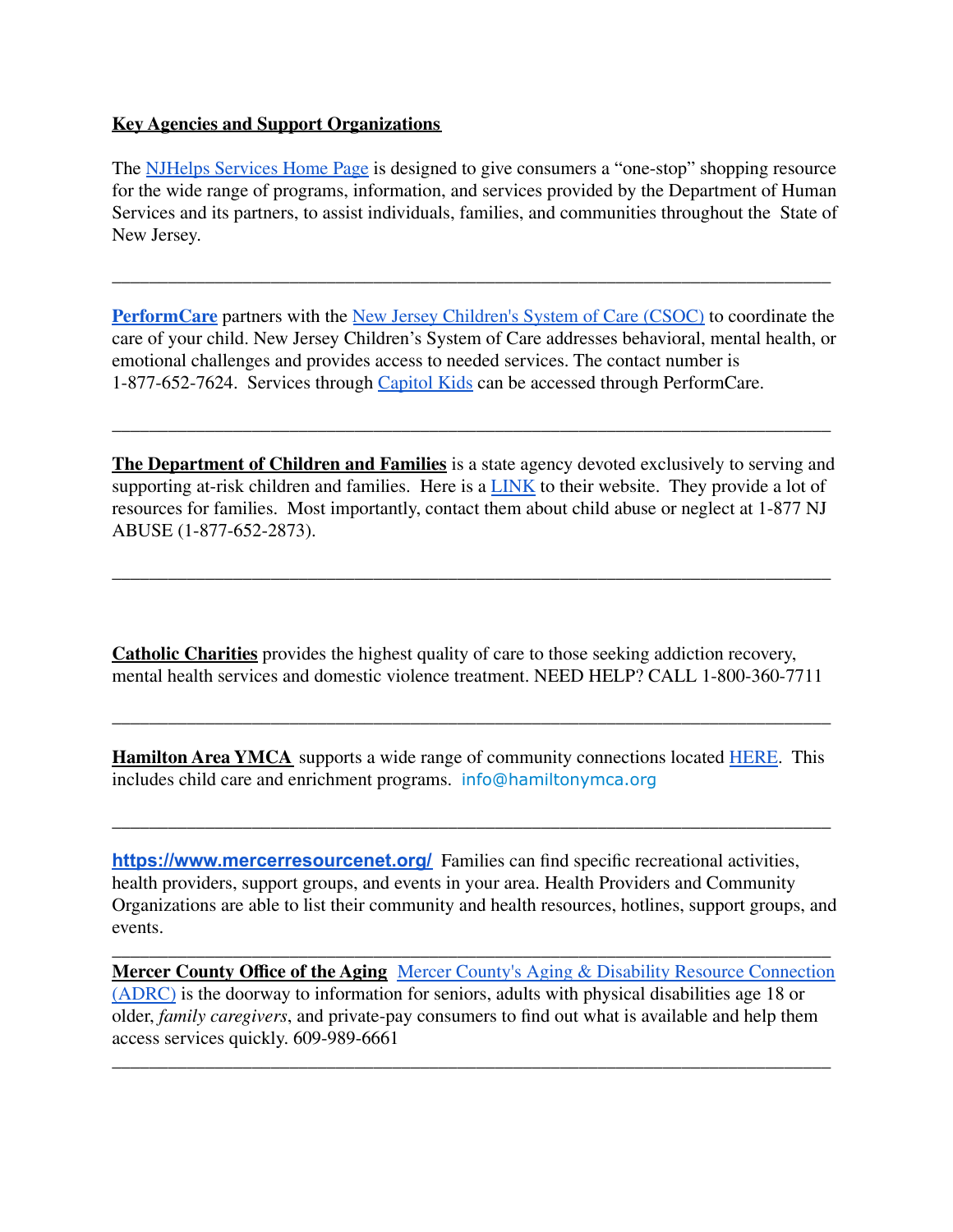St. Vincent DePaul Society of Trenton provides spiritual counseling and assistance to Mercer County residents. They may be reached on their webpage **<http://www.svdptrenton.org/contact-us>** or by calling 609-557-SVDP (7837) or by calling 609-557-SVDP (7837)

#### \_\_\_\_\_\_\_\_\_\_\_\_\_\_\_\_\_\_\_\_\_\_\_\_\_\_\_\_\_\_\_\_\_\_\_\_\_\_\_\_\_\_\_\_\_\_\_\_\_\_\_\_\_\_\_\_\_\_\_\_\_\_\_\_\_\_\_\_\_\_\_\_\_\_\_\_\_ **Women's Referral Central Hotline** Women's Referral Central Hotline

1 (800) 322-8092 <sup>1</sup>(800) 322-8092

24 hours a day/7 days a week

The Women's Referral Central Hotline provides comprehensive information, referrals, active The Women's Referral Central Hotline provides comprehensive information, referrals, active listening, and crisis response for issues confronting New Jersey residents, including but not listening, and crisis response for issues confronting New Jersey residents, including but not limited to: limited to:

- Child Care Child Care
- Discrimination Discrimination
- Displaced Homemaker Displaced Homemaker
- Divorce Divorce
- Employment Employment
- Housing Housing
- Job Training Job Training
- Legal Assistance Legal Assistance
- Single Parenting Single Parenting
- Social Services Social Services

**Jewish Family and Children's Services of Greater Mercer County:** Offering free 30-minute .Jewish Family and Children's Services of Greater Mercer County: Offering free 30-minute drop-in sessions with a licensed counselor for youth experiencing anxiety, stress and/or grief over drop-in sessions with a licensed counselor for youth experiencing anxiety, stress and/or grief over missed milestones and the absence of youth rituals. Monday, Wednesdays, Fridays 10am – 12pm, missed milestones and the absence of youth rituals. Monday, Wednesdays, Fridays 10am — 12pm, Tuesdays and Thursdays 5pm to pm. Call 609-987-8100 & dial 0. Tuesdays and Thursdays 5pm to pm. Call 609-987-8100 & dial 0. <https://www.jfcsonline.org/> https://www.jfcsonline.org/

 $\mathcal{L}_\text{max} = \mathcal{L}_\text{max} = \mathcal{L}_\text{max} = \mathcal{L}_\text{max} = \mathcal{L}_\text{max} = \mathcal{L}_\text{max} = \mathcal{L}_\text{max} = \mathcal{L}_\text{max} = \mathcal{L}_\text{max} = \mathcal{L}_\text{max} = \mathcal{L}_\text{max} = \mathcal{L}_\text{max} = \mathcal{L}_\text{max} = \mathcal{L}_\text{max} = \mathcal{L}_\text{max} = \mathcal{L}_\text{max} = \mathcal{L}_\text{max} = \mathcal{L}_\text{max} = \mathcal{$ 

#### \_\_\_\_\_\_\_\_\_\_\_\_\_\_\_\_\_\_\_\_\_\_\_\_\_\_\_\_\_\_\_\_\_\_\_\_\_\_\_\_\_\_\_\_\_\_\_\_\_\_\_\_\_\_\_\_\_\_\_\_\_\_\_\_\_\_\_\_\_\_\_\_\_\_\_\_\_ **Children's Futures (Trenton-serving Mercer County)** Children's Futures (Trenton-serving Mercer County)

15 West Front Street, Suite 220,Trenton, NJ 08608 15 West Front Street, Suite 220,Trenton, NJ 08608 <https://childrensfutures.org>

Created in 2001 by The Robert Wood Johnson Foundation, Children's Futures works across Created in 2001 by The Robert Wood Johnson Foundation, Children's Futures works across Central Jersey to ensure that all children and families get off to a healthy start in life. At our core, Central Jersey to ensure that all children and families get off to a healthy start in life. At our core, we aim to increase opportunities for health and wellness and to ward off health and social we aim to increase opportunities for health and wellness and to ward off health and social problems that can lead to a lifetime of illness and dependency. problems that can lead to a lifetime of illness and dependency.

They provide free pregnancy tests and pre-natal vitamins and distribute diapers and formula They provide free pregnancy tests and pre-natal vitamins and distribute diapers and formula (while supplies last). The nurses and doulas are providing support to their clients via telehealth. (while supplies last). The nurses and doulas are providing support to their clients via telehealth. There are parenting education sessions held virtually as well with our Case Manager. There are parenting education sessions held virtually as well with our Case Manager.

\_\_\_\_\_\_\_\_\_\_\_\_\_\_\_\_\_\_\_\_\_\_\_\_\_\_\_\_\_\_\_\_\_\_\_\_\_\_\_\_\_\_\_\_\_\_\_\_\_\_\_\_\_\_\_\_\_\_\_\_\_\_\_\_\_\_\_\_\_\_\_\_\_\_\_\_\_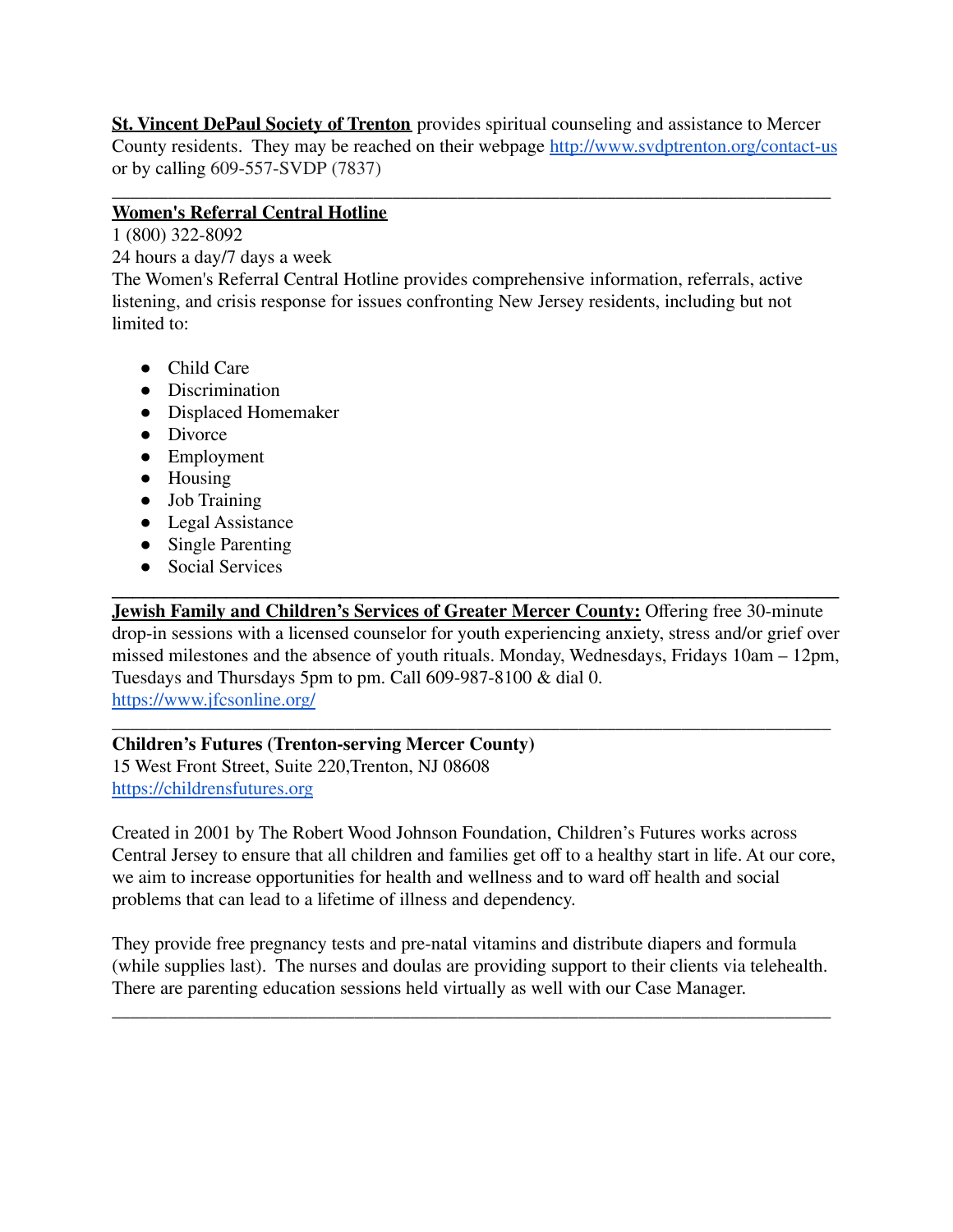### **Addiction** Addiction

**Mercer Council on Alcoholism and Drug Addiction** creates pathways to reduce substance Mercer Council on Alcoholism and Drug Addiction creates pathways to reduce substance related challenges through education, support, advocacy, and partnerships throughout our related challenges through education, support, advocacy, and partnerships throughout our community. Here is a **[LINK](https://www.mercercouncil.org/)** to their website.

**NJ Addictions Hotline** For anyone desiring assistance or referral for treatment, call NJ Addictions Hotline For anyone desiring assistance or referral for treatment, call 1-844-276-2777. This hotline is available 24 hours a day, 7 days a week. You can also call the 1-844-276-2777. This hotline is available 24 hours a day, 7 days a week. You can also call the Camden County Addiction Local Hotline at 856-374-6361 Camden County Mental Health and Camden County Addiction Local Hotline at 856-374-6361 Camden County Mental Health and Addiction Resources For a full list of available county services (Look for the link to Mercer Addiction Resources For a full list of available county services (Look for the link to Mercer County) County)

\_\_\_\_\_\_\_\_\_\_\_\_\_\_\_\_\_\_\_\_\_\_\_\_\_\_\_\_\_\_\_\_\_\_\_\_\_\_\_\_\_\_\_\_\_\_\_\_\_\_\_\_\_\_\_\_\_\_\_\_\_\_\_\_\_\_\_\_\_\_\_\_\_\_\_\_\_

\_\_\_\_\_\_\_\_\_\_\_\_\_\_\_\_\_\_\_\_\_\_\_\_\_\_\_\_\_\_\_\_\_\_\_\_\_\_\_\_\_\_\_\_\_\_\_\_\_\_\_\_\_\_\_\_\_\_\_\_\_\_\_\_\_\_\_\_\_\_\_\_\_\_\_\_\_

The Substance Abuse and Mental Health Services Administration (SAMHSA) has a national helpline at 1-800-985-5990, or text officials there at TalkWithUs to 66746 (TTY helpline at 1-800-985-5990, or text offcials there at TalkWithUs to 66746 (TTY 1-800-846-8517). 1-800-846-8517).

## **Health Insurance/Prescriptions** Health Insurance/Prescriptions

**NJ FamilyCare** provides free or low cost health insurance for uninsured children and certain low NJ FamilyCare provides free or low cost health insurance for uninsured children and certain low income parents. For more information call 1-800-701-0710 or visit <http://www.njfamilycare.org/> income parents. For more information call 1-800-701-0710 or visit http://www.njfamilycare.org/ to apply online. to apply online.

**Rx4NJ** – A Partnership for Prescription Assistance for low-income, uninsured NJ residents for Rx4NJ — A Partnership for Prescription Assistance for low-income, uninsured NJ residents for free or nearly free, prescription medicine; call 888-793-6765 or visit [www.rx4nj.org](http://www.rx4nj.org) free or nearly free, prescription medicine; call 888-793-6765 or visit www.rx4nj.org

\_\_\_\_\_\_\_\_\_\_\_\_\_\_\_\_\_\_\_\_\_\_\_\_\_\_\_\_\_\_\_\_\_\_\_\_\_\_\_\_\_\_\_\_\_\_\_\_\_\_\_\_\_\_\_\_\_\_\_\_\_\_\_\_\_\_\_\_\_\_\_\_\_\_\_\_\_

## **Immunizations** Immunizations

The Hamilton Health Department can provide free immunizations if your child/student does not The Hamilton Health Department can provide free immunizations if your child/student does not have health insurance. Please see [Information](https://www.hamilton.k12.nj.us/cms/lib/NJ02211210/Centricity/Domain/1060/Health%20Dept.%20Free%20Imms%202016.pdf) on Health Department for more information. 609-880-3884 609-880-3884

## **Counseling/Crisis Response/Mental Health** Counseling/Crisis Response/Mental Health

**Mobile response stabilization services (MRSS)**- PerformCare also has options to authorize Mobile response stabilization services (MRSS)- PerformCare also has options to authorize mobile response stabilization services (MRSS) to come to your home within one hour of mobile response stabilization services (MRSS) to come to your home within one hour of notification to provide face-to-face crisis services. The goal is to stabilize behavior and keep notification to provide face-to-face crisis services. The goal is to stabilize behavior and keep your child at home. Mobile response is available 24 hours a day, seven days a week, and can your child at home. Mobile response is available 24 hours a day, seven days a week, and can offer up to eight weeks of stabilization services. The contact number is 1-877-652-7624. offer up to eight weeks of stabilization services. The contact number is 1-877-652-7624.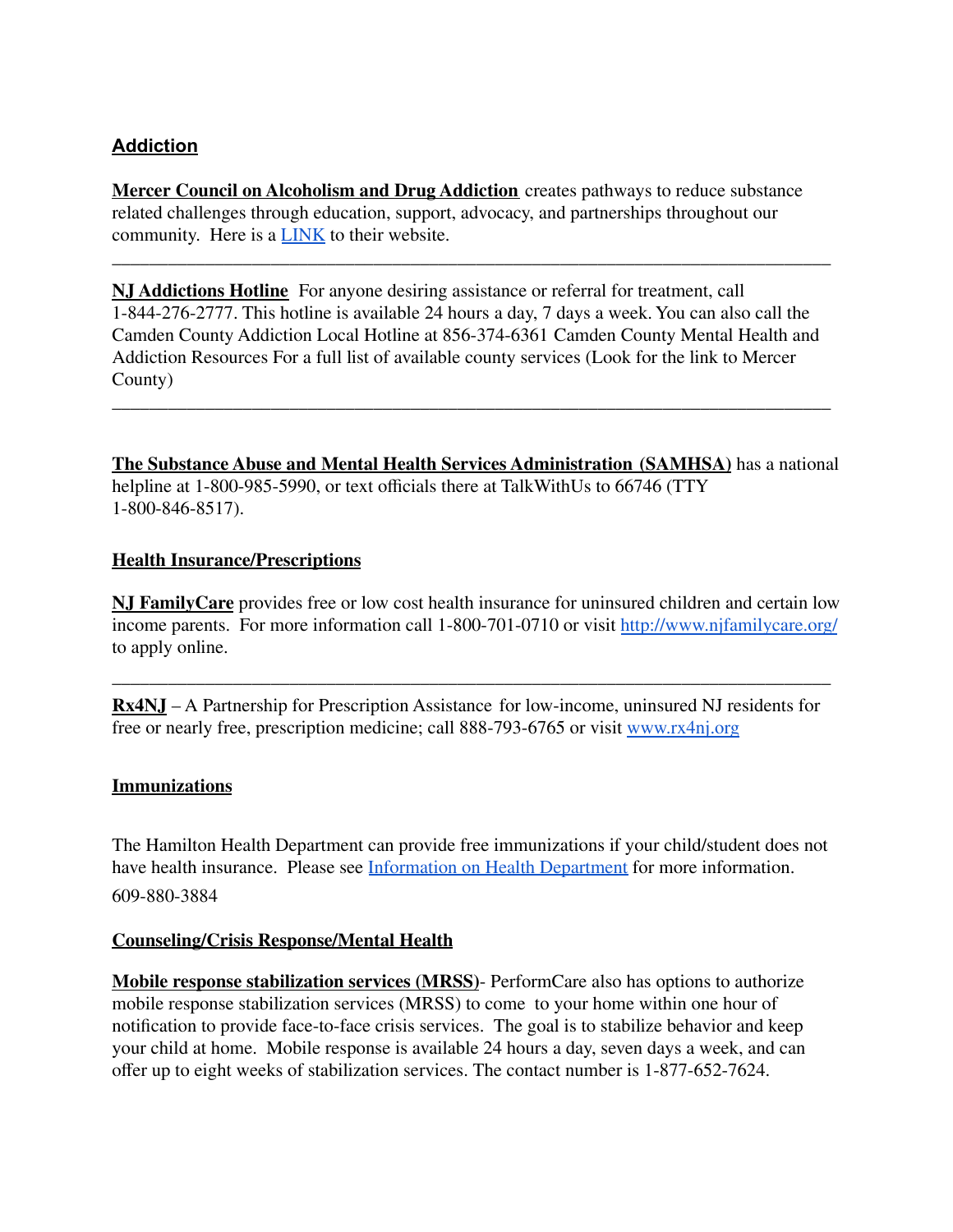**Mercer County FSO** is committed to providing support, education and advocacy to families of Mercer County FSO is committed to providing support, education and advocacy to families of children with Emotional, Behavioral and Mental Health Challenges, including ID/DD and children with Emotional, Behavioral and Mental Health Challenges, including ID/DD and Substance Abuse. They can be reached at 609-586-1200, or you can fill out the contact info Substance Abuse. They can be reached at 609-586-1200, or you can fill out the contact info [HERE](https://mercerfso.org/contact-us). HERE.

\_\_\_\_\_\_\_\_\_\_\_\_\_\_\_\_\_\_\_\_\_\_\_\_\_\_\_\_\_\_\_\_\_\_\_\_\_\_\_\_\_\_\_\_\_\_\_\_\_\_\_\_\_\_\_\_\_\_\_\_\_\_\_\_\_\_\_\_\_\_\_\_\_\_\_\_\_

\_\_\_\_\_\_\_\_\_\_\_\_\_\_\_\_\_\_\_\_\_\_\_\_\_\_\_\_\_\_\_\_\_\_\_\_\_\_\_\_\_\_\_\_\_\_\_\_\_\_\_\_\_\_\_\_\_\_\_\_\_\_\_\_\_\_\_\_\_\_\_\_\_\_\_\_\_

\_\_\_\_\_\_\_\_\_\_\_\_\_\_\_\_\_\_\_\_\_\_\_\_\_\_\_\_\_\_\_\_\_\_\_\_\_\_\_\_\_\_\_\_\_\_\_\_\_\_\_\_\_\_\_\_\_\_\_\_\_\_\_\_\_\_\_\_\_\_\_\_\_\_\_\_\_

**Jefferson Crisis Center** provides crisis counseling, please dial 911 or dial 856-428-4357. .Jefferson Crisis Center provides crisis counseling, please dial 911 or dial 856-428-4357.

**The Rutgers University Behavioral Health Care** has a center that connects callers to the The Rutgers University Behavioral Health Care has a center that connects callers to the appropriate division of statewide behavioral health services system at 1-800-969-5300. appropriate division of statewide behavioral health services system at 1-800-969-5300.

You can also call 1-800-273-TALK (8255) to reach a 24-hour crisis center or text MHA to 741741 at the Crisis Text Line. 741741 at the Crisis Text Line.

\_\_\_\_\_\_\_\_\_\_\_\_\_\_\_\_\_\_\_\_\_\_\_\_\_\_\_\_\_\_\_\_\_\_\_\_\_\_\_\_\_\_\_\_\_\_\_\_\_\_\_\_\_\_\_\_\_\_\_\_\_\_\_\_\_\_\_\_\_\_\_\_\_\_\_\_

**The Disaster Distress Helpline (DDH)** provides crisis counseling and support for anyone in the The Disaster Distress Helpline (DDH) provides crisis counseling and support for anyone in the U.S. experiencing distress or other behavioral health concerns related to any natural or U.S. experiencing distress or other behavioral health concerns related to any natural or human-caused disaster, including public health emergencies. Call 1-800-985-5990 or text human-caused disaster, including public health emergencies. Call 1-800-985-5990 or text TalkWithUs to 66746. TalkWithUs to 66746.

\_\_\_\_\_\_\_\_\_\_\_\_\_\_\_\_\_\_\_\_\_\_\_\_\_\_\_\_\_\_\_\_\_\_\_\_\_\_\_\_\_\_\_\_\_\_\_\_\_\_\_\_\_\_\_\_\_\_\_\_\_\_\_\_\_\_\_\_\_\_\_\_\_\_\_\_\_

**The Trevor Project** is a confidential suicide hotline for LGBTQ youth. Call 1-866-488-7386 or The Trevor Project is a confidential suicide hotline for LGBTQ youth. Call 1-866-488-7386 or text START to 678678. A national 24-hour, toll-free confidential suicide hotline for LGBTQ youth. youth.

\_\_\_\_\_\_\_\_\_\_\_\_\_\_\_\_\_\_\_\_\_\_\_\_\_\_\_\_\_\_\_\_\_\_\_\_\_\_\_\_\_\_\_\_\_\_\_\_\_\_\_\_\_\_\_\_\_\_\_\_\_\_\_\_\_\_\_\_\_\_\_\_\_\_\_\_\_

\_\_\_\_\_\_\_\_\_\_\_\_\_\_\_\_\_\_\_\_\_\_\_\_\_\_\_\_\_\_\_\_\_\_\_\_\_\_\_\_\_\_\_\_\_\_\_\_\_\_\_\_\_\_\_\_\_\_\_\_\_\_\_\_\_\_\_\_\_\_\_\_\_\_\_\_

\_\_\_\_\_\_\_\_\_\_\_\_\_\_\_\_\_\_\_\_\_\_\_\_\_\_\_\_\_\_\_\_\_\_\_\_\_\_\_\_\_\_\_\_\_\_\_\_\_\_\_\_\_\_\_\_\_\_\_\_\_\_\_\_\_\_\_\_\_\_\_\_\_\_\_\_\_

**NJ Hope Line** for suicide prevention, available at 1-855-654-6735. N.J Hope Line for suicide prevention, available at 1-855-654-6735.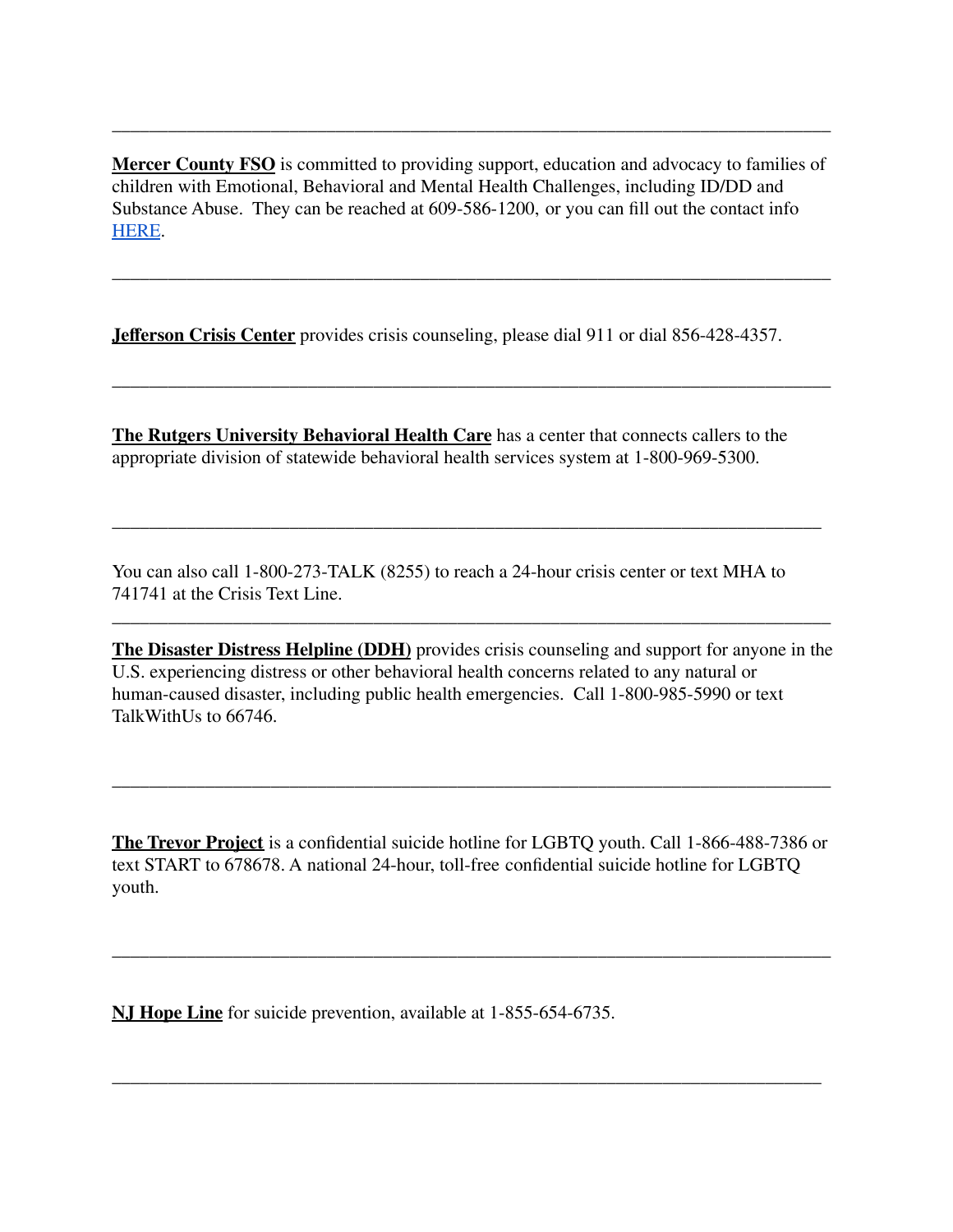**Crisis Text Line**: Free text line, 24/7 support for those in crisis. Text HOME to 741741 Crisis Text Line: Free text line, 24/7 support for those in crisis. Text HOME to <sup>741741</sup>

**2nd Floor Youth Helpline of NJ** - CALL 888-222-2228 a confidential and anonymous helpline 2nd Floor Youth Helpline of NJ - CALL 888-222-2228 a confidential and anonymous helpline for New Jersey's youth and young adults. They are available 24/7. for New Jersey's youth and young adults. They are available 24/7.

\_\_\_\_\_\_\_\_\_\_\_\_\_\_\_\_\_\_\_\_\_\_\_\_\_\_\_\_\_\_\_\_\_\_\_\_\_\_\_\_\_\_\_\_\_\_\_\_\_\_\_\_\_\_\_\_\_\_\_\_\_\_\_\_\_\_\_\_\_\_\_\_\_\_\_\_

\_\_\_\_\_\_\_\_\_\_\_\_\_\_\_\_\_\_\_\_\_\_\_\_\_\_\_\_\_\_\_\_\_\_\_\_\_\_\_\_\_\_\_\_\_\_\_\_\_\_\_\_\_\_\_\_\_\_\_\_\_\_\_\_\_\_\_\_\_\_\_\_\_\_\_\_

\_\_\_\_\_\_\_\_\_\_\_\_\_\_\_\_\_\_\_\_\_\_\_\_\_\_\_\_\_\_\_\_\_\_\_\_\_\_\_\_\_\_\_\_\_\_\_\_\_\_\_\_\_\_\_\_\_\_\_\_\_\_\_\_\_\_\_\_\_\_\_\_\_\_\_\_

COVID [Response](http://www.mercercounty.org/home/showdocument?id=18477) Directory is a comprehensive directory of resources. COVID Response Directory is a comprehensive directory of resources.

### **Domestic Violence Crisis** Domestic Violence Crisis

**NJ Domestic Violence Hotline** - Provides a statewide 24-hour, seven-day-a-week domestic NJ Domestic Violence Hotline - Provides a statewide 24-hour, seven-day-a-week domestic violence hotline to serve domestic violence victims and others seeking information about violence hotline to serve domestic violence victims and others seeking information about domestic violence. The Hotline provides bilingual service and is accessible to the hearing domestic violence. The Hotline provides bilingual service and is accessible to the hearing impaired. For help, call the Domestic Violence Hotline at 1-800-572-SAFE (7233). impaired. For help, call the Domestic Violence Hotline at 1-800-572-SAFE (7233).

### **Sexual Assault** Sexual Assault

New Jersey Coalition Against Sexual Assault (NJCASA) Hotline is the collective voice for victims of sexual violence, their loved ones and rape crisis centers across New Jersey. The victims of sexual violence, their loved ones and rape crisis centers across New Jersey. The hotline connects individuals affected by sexual violence with professionals that provide hotline connects individuals affected by sexual violence with professionals that provide assistance and referrals. Calls are routed to the closest rape crisis care center. assistance and referrals. Calls are routed to the closest rape crisis care center.

1 (800) 601-7200, 24 hours a day/7 days a week

### **Educational Supports** Educational Supports

**EXCELLENCE THROUGH [EDUCATION \(E.T.E\)](http://excellencethrougheducation.weebly.com/home.html)** Is a committed organization that supports EXCELLENCE THROUGH EDUCATION (E.T.E) Is a committed organization that supports and affirms students and staff of African-American descent by: Providing mentoring to teachers and affirms students and staff of African-American descent by: Providing mentoring to teachers and students; Providing academic scholarships and merit awards yearly; Contribute to academic and students; Providing academic scholarships and merit awards yearly; Contribute to academic